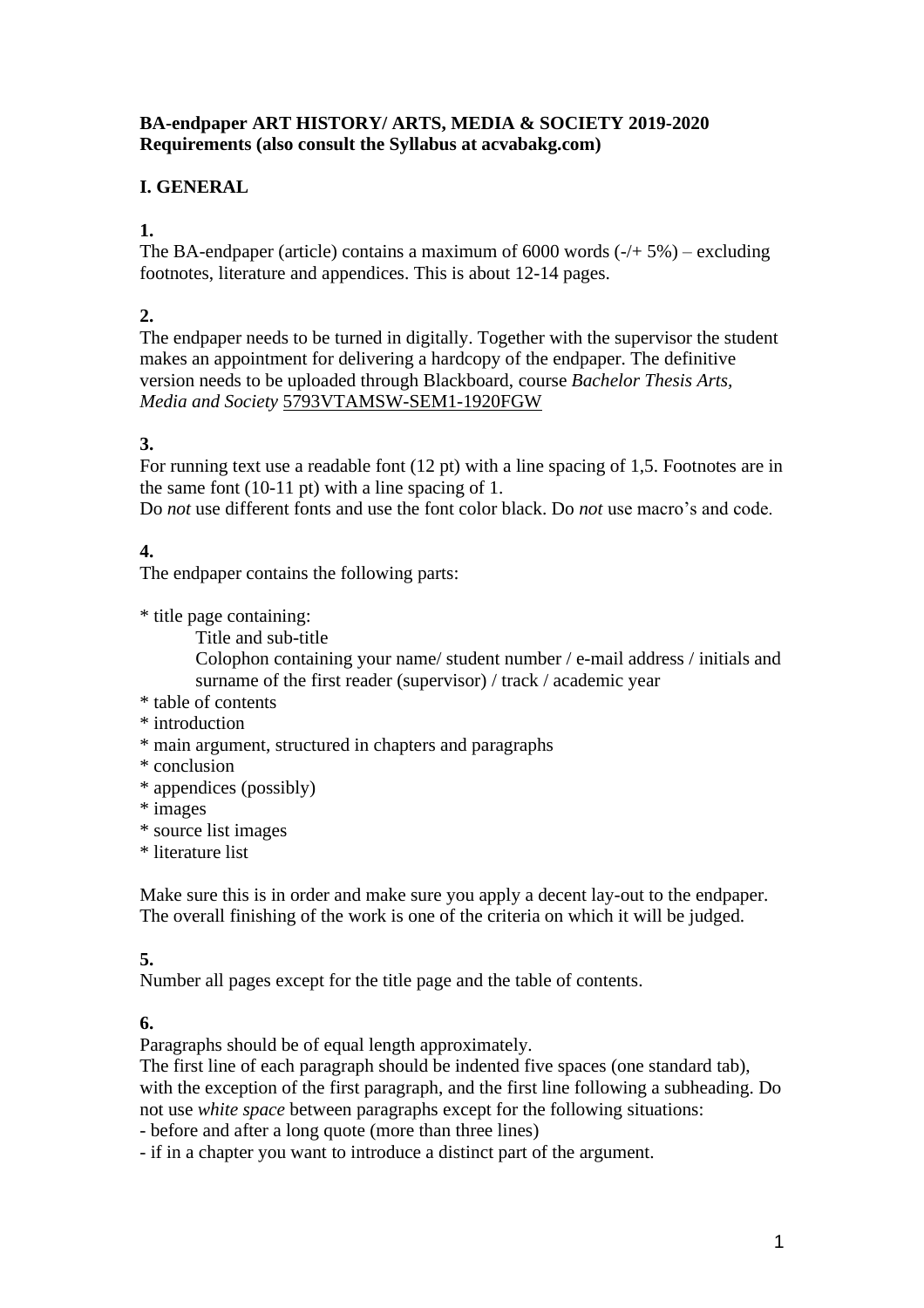# **7.**

Correct English (grammar and syntax) is expected.

Spelling should consistently follow the generally accepted conventions of either British ([Concise] Oxford English Dictionary) or American (Merriam-Webster's [Collegiate] Dictionary).

# **8.**

Names of (historical) figures should be written at length when first mentioned with years of birth and death between brackets.

For instance: Rembrandt van Rijn (1606-1669)

In academic texts artist names are always written in full. However, there are a few exceptions to the rule that have become accepted such as Michelangelo, Rembrandt, Raphael and Leonardo for instance.

# **9.**

Non-English words or terms should be in italics unless it concerns a (longer) quote. For instance: *Sprezzatura, Gesamtkunstwerk, Snakerij*

# **II. QUOTES** (in body text)

# **1.**

Quotations should be indicated by double quotation marks ("...") preceded by a colon and should *not* be in italics. Quotations within quotations should be indicated by single quotation marks (""..."").

# **2.**

Quote (secondary literature) sparingly. Do not use quotes to fill up or finish your sentences. Not:

Geometric patterns might be so widespread in Islamic art because "geometry is a perfect intermediary".<sup>1</sup>

# **3.**

A quote needs to be introduced:

Geometry would not have been an end in itself but a means with which to achieve in one medium an effect from another. Art historian Oleg Grabar argues that, "Geometry is a perfect intermediary, for it attracts not to itself but to other places or to other functions than itself."<sup>1</sup>

Always refer in your text to the author quoted. In this way you assure clarity in your text about who is discussed and who is speaking.

# **4.**

Quotes longer than two sentences need to be separated from the body text as a block by a blank line at the top and bottom of the block. The block containing the quote must be intended.

# Example: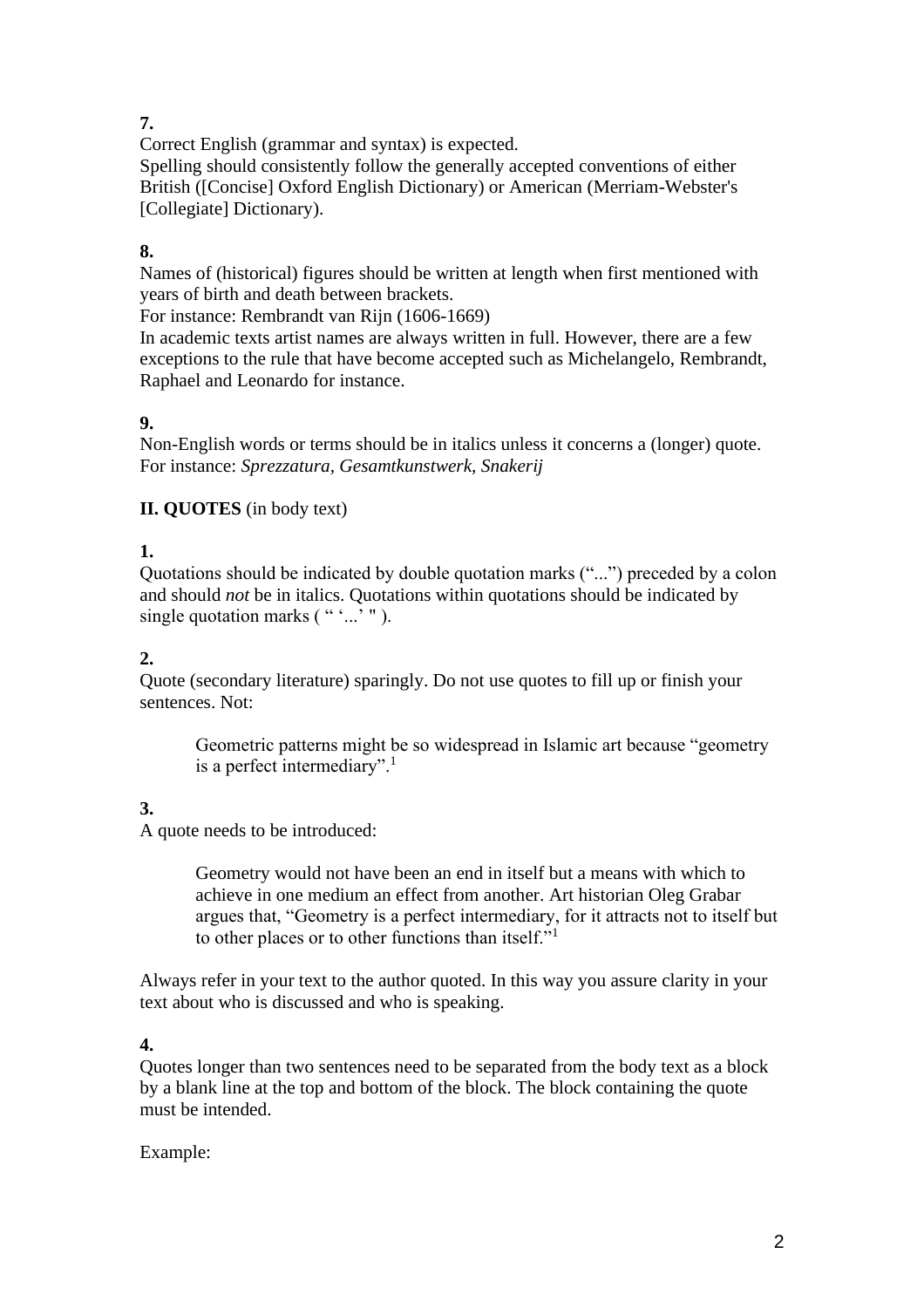The development of art was a development of these motifs, changing form or material appearance, or becoming new forms.<sup>1</sup> Semper expresses this clearly:

"Just as in the terrestrial story of creation simple and massive organisms preceded complex and finer beings, and just as thereafter the contradictions of old and outdated principles of life were resolved at a higher conceptual level, so the history of architecture leads us gradually from the colossal primordial formations and their fossil remains to the more complex and finer representations of secondary and tertiary social organisms."<sup>2</sup>

But the natural sciences would influence Semper's thought in two other ways. Biology also provided Semper the analogy of the skeleton, which makes clear the principle of structural…

## **5.**

It is common to comment on a quote successively.

Grabar further explains how geometric patterns are an intermediary in a very special way; a way that allows the viewer a certain freedom. However, not all scholars are convinced that etc. etc.

# **6.**

Quotation of title of monograph, journal or work of art should be in *italics*.

# **7.**

Quotation of title of essay, lecture or article in a book or journal should be indicated by single quotation marks ( '...' ) and should *not* be in italics.

## **8.**

(Longer) quotes in other languages need to be translated. The original text should be reproduced in a descriptive footnote mentioning the translator (if you translated yourself, mention this).

## **III. ANNOTATIONS**

In the BA endpaper use shortened footnotes. Use the Chicago Manual of Style notesbibliography style.

## **1.**

References to quotations and the source(s) of all arguments and ideas that are not—or not exclusively—your own should be given in *footnotes* (at the bottom of each page); *not* in your body text.

# **2.**

Footnotes should be indicated by consecutive superscripted numbers *at the end of a*  sentence (for example: .<sup>3</sup>).

Do not use multiple footnotes at the end of a sentence or paragraph.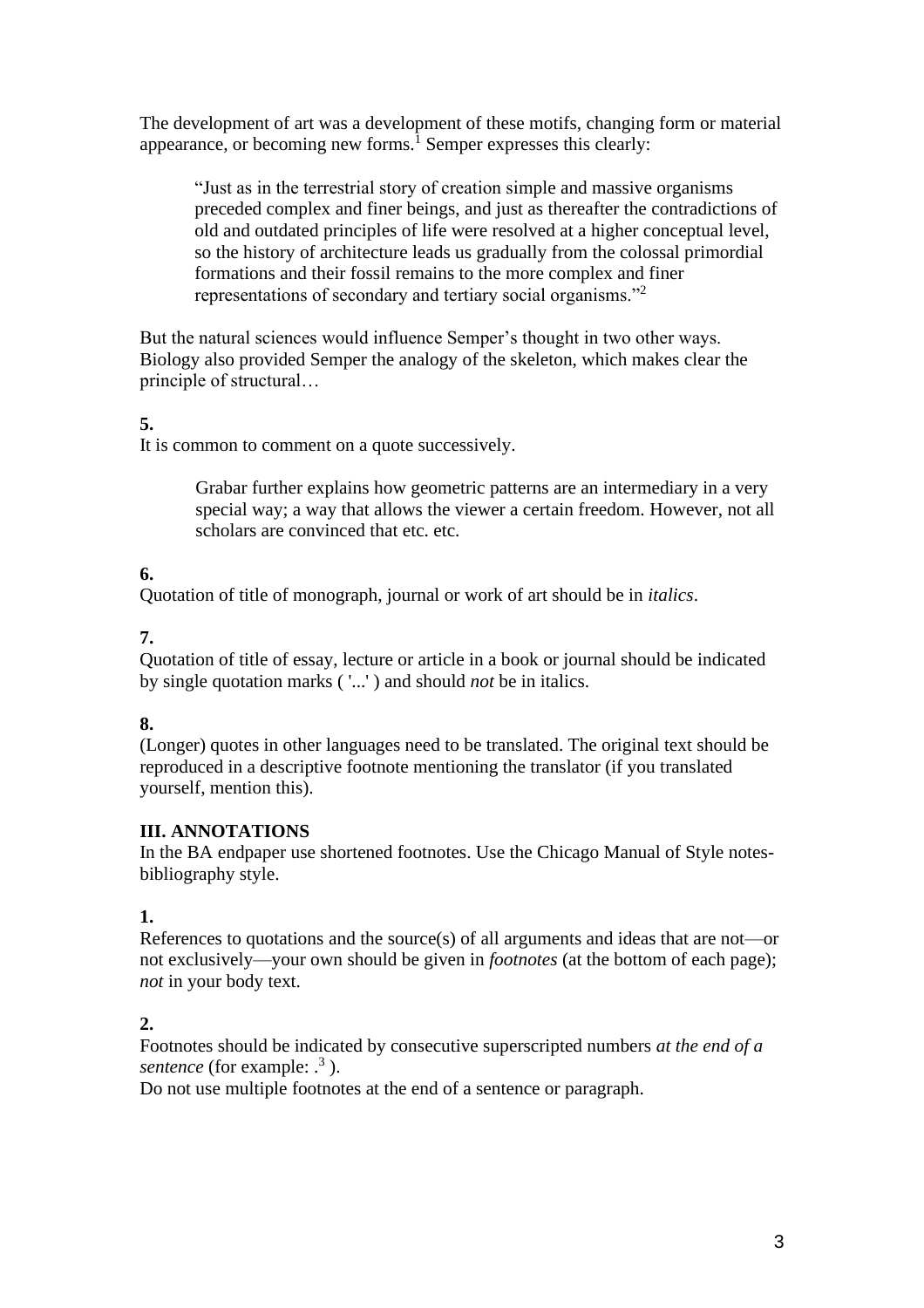**3.**

In Chicago there are two ways of making shortened footnotes: author-only and author-title. Author-only footnotes mention the last name of the author and page number(s):

1. Keblusek, 97. 2. Crowne, 11.

When you refer to multiple pages

Keblusek, 97-99.

However, this is not convenient if you refer to multiple works by one author. Therefore, for your Master's thesis always use the author-title shortened footnotes. These contain: Last name(s) author(s), Shortened title, page number(s).

1. Eck, *Art, agency and living presence*, 45.

In the case of a long title mention in the footnote only the first part of the title. After all, the full title description can be consulted in your literature list.

In the case of a reference to an article the title is not in italics but between double quotation marks.

2.Keblusek, "A frugal man in the 'Kunstkammer'", 97-99.

In Chicago you do not mention p. or pp. before the page numbers. After all it is clear that the last part of the shortened footnote refers to page numbers.

# **4.**

References to archival documents, manuscripts, works of art and websites should be as specific as possible:

NL-LdnRAL-0506 (ONA) Leiden, inv. no. 2331, fol. 34r (29 July 1623).

BAV, Archivio Chigi, 25261.

Usually names of institutes and libraries are abbreviated. Clarify the abbreviations at the beginning of the bibliography:

LdnRAL: Leiden Regional Archives

ONA: Oud Notarieel Archief

BAV: Biblioteca Apostolica Vaticana

**5.**

For references to the same source as in the previous footnote ibidem can be used. According to the Chicago style ibidem is abbreviated as ibid. and not in italics. In a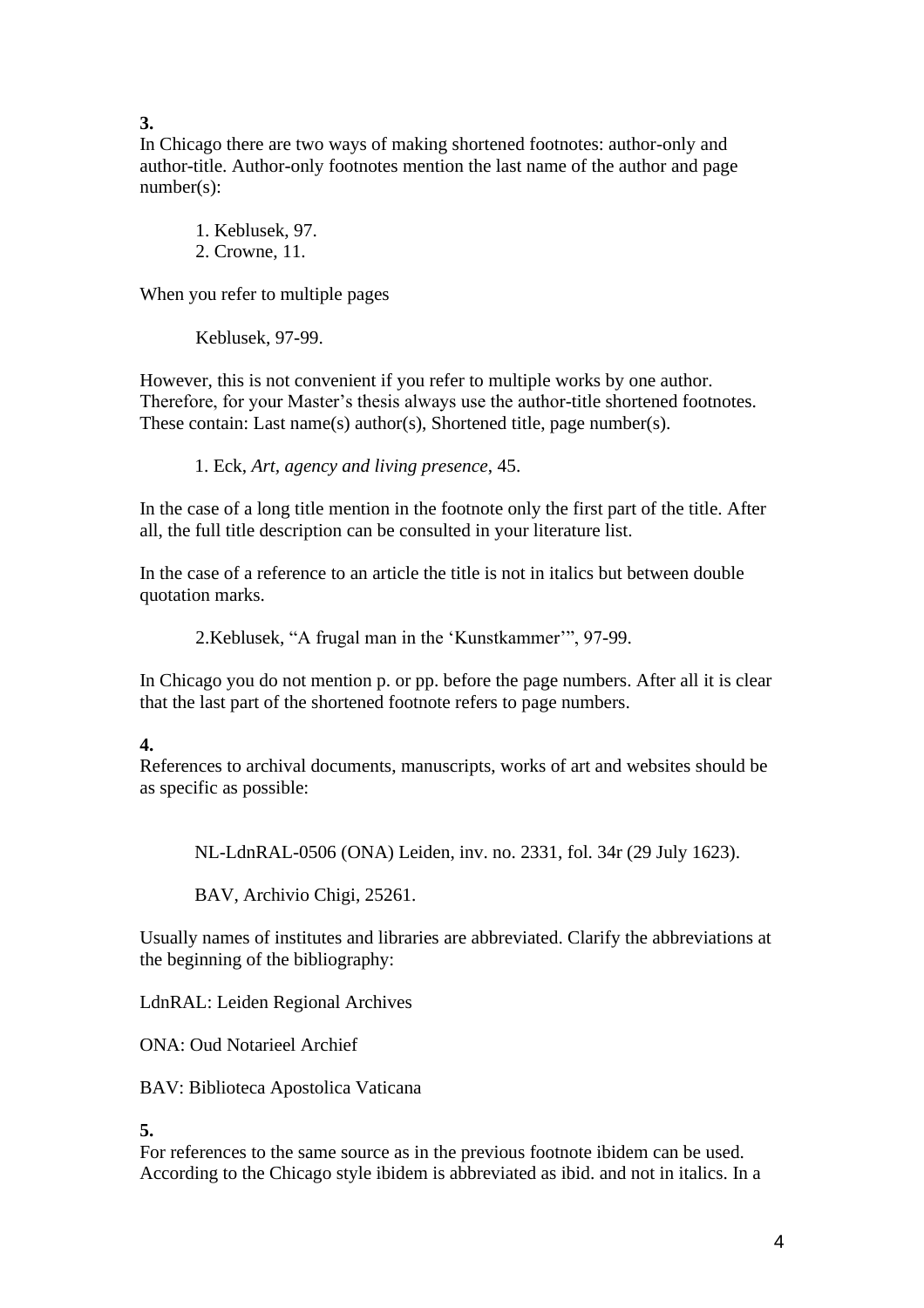footnote that refers to the same source and page number(s) as the previous ibid. is appropriate. If your refer to different page numbers this should be mentioned:

Ibid. Ibid., p. 112. (or Ibid., 112.)

## **6.**

You may use lengthier footnotes to explain a concept or term; to quote an original source or to discuss some research aspect not imminently relevant to the text at hand. However, be as concise as possible!

## **7.**

There is no official way in Chicago to make shortened footnotes for references to websites. Therefore, in this case: be as specific and complete as possible. First- and last name author, "Title consulted text.", Name website, date, Accessed on date, URL.

Laura Cumming, "Jasper Johns: Something Resembling Truth review - poetry to prose", *The Guardian*, 24 September 2017, Accessed 19 August 2018, https://www.theguardian.com/artanddesign/2017/sep/24/jasper-johnssomething-resembling-truth-royal-academy-review

**BEWARE!:** Use footnotes to refer to websites **only** for references to online newspapers, non-academic journals, museum websites etc. You do not have to include these in the bibliography unless you refer to the source regularly or when the source is highly relevant for your research (for instance; a specific museum website). See section on bibliography for how to include a website.

Be very critical in using websites as a source and if you need to, use them sparsely.

Do **not** use footnotes to refer to websites for references to articles from academic journals even though you might have found and read them online. Follow the bibliographical instructions for journal articles. The full entry of academic articles will be in the bibliography.

# **IV. BIBLIOGRAPHY**

A thesis contains at the end **a)** a list of primary source material (if applicable), **b)** a list of (secondary) literature and **c**) a list of websites, that have been consulted in writing the thesis.

Take care to be consistent! You may use software like *Endnote* and *Zotero* but do not trust those blindly. References imported from online library catalogues might be composed according to local standards which make that your reference style could contain differences and inconsistencies. Therefore, always check your literature list manually and consult the Chicago Manual of Style!

# **1.**

The list of primary sources contains archival material. It is presented in alphabetical order of names of repository:

Leiden Regional Archives, Notarial Archives.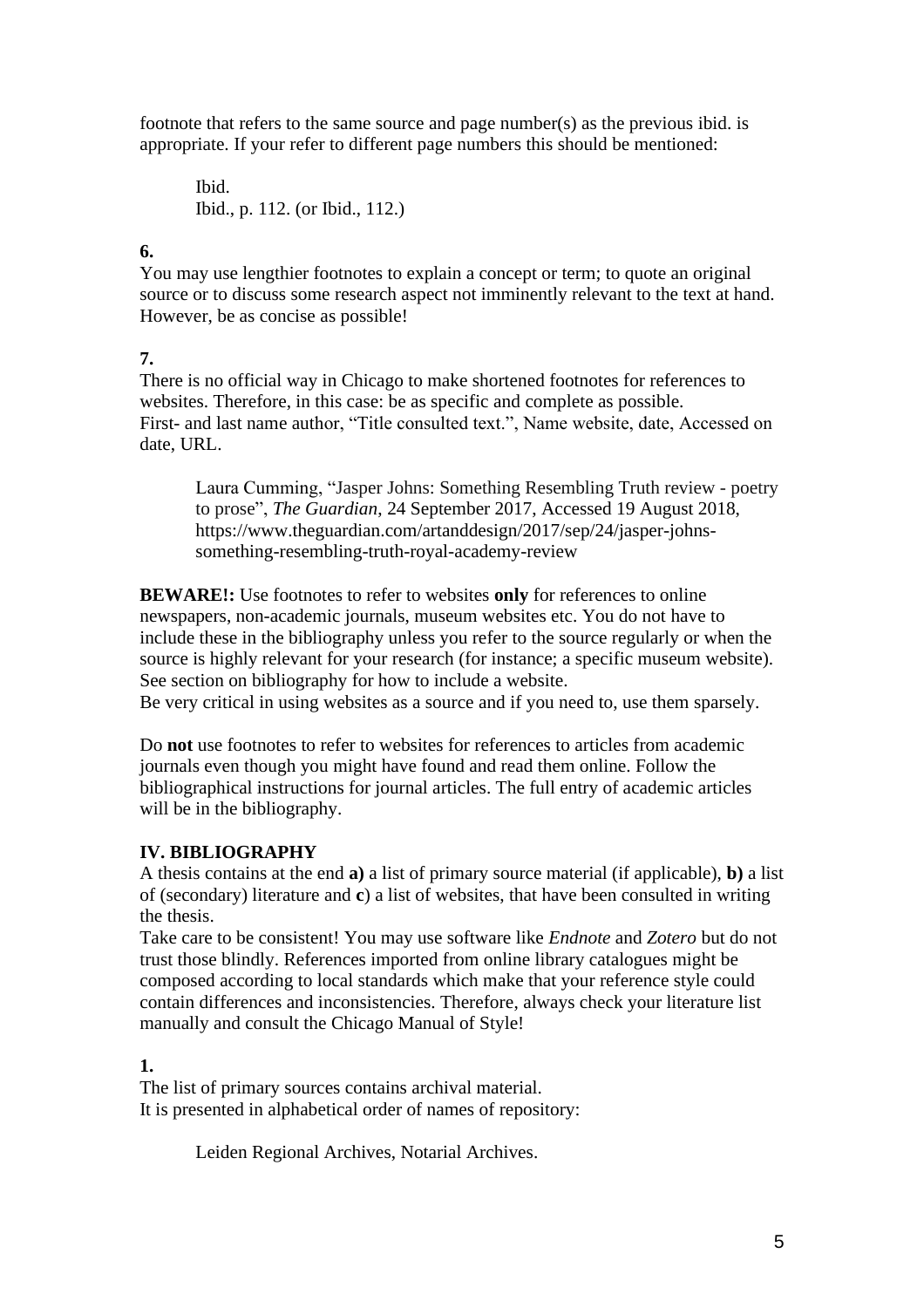# **2.**

The list of (secondary) literature should be given in alphabetical order and contains articles and books (with the exception of general reference works such as dictionaries and encyclopaedias).

Its entries are presented as follows:

## **a. Book:**

#### **One author**

Last name author, first name or initials author. *Title: Subtitle*. Place of publication: Publisher, year of publication:

O'Malley, M. *The business of art: Contracts and the commissioning process in Renaissance Italy*. New Haven/ London: Yale University Press, 2005.

#### **Editor**

Last name editor, first name or initials editor, ed. *Title: Subtitle*. Place of publication: Publisher, year of publication

Currie, Stuart, ed. *Drawing 1400-1600: Invention and innovation*. Aldershot: Ashgate, 1998.

In the case of more than one editor use eds. instead of ed.

#### **More than one author**

Last name first author, first name or initials first author, and first- and last name(s) other author(s). *Title: Subtitle*. Place of publication: Publisher, year of publication:

Garstang, D. and G. Foulke d'Urso. *Giacomo Serpotta and the stuccatori of Palermo: 1560-1790*. London: A.Zwemmer, 1984.

#### **Author(s) and translator or editor**

Last name author, first name or initials author. *Title: Subtitle*. Translated by first- and last name translator. Place of publication: Publisher, year of publication.

Bernini, Domenico, *The life of Gian Lorenzo Bernini by Domenico Bernini*. Translated by Franco Mormando, University Park Pennsylvania: The Pennsylvania State University Press, 2011.

or...

Last name author, first name or initials author. *Title: Subtitle*. Edited by first- and last name translator. Place of publication: Publisher, year of publication.

Da Vinci, Leonardo. *The Literary works of Leonardo da Vinci*. Edited by Jean Paul Richter, London: Phaidon, 1970.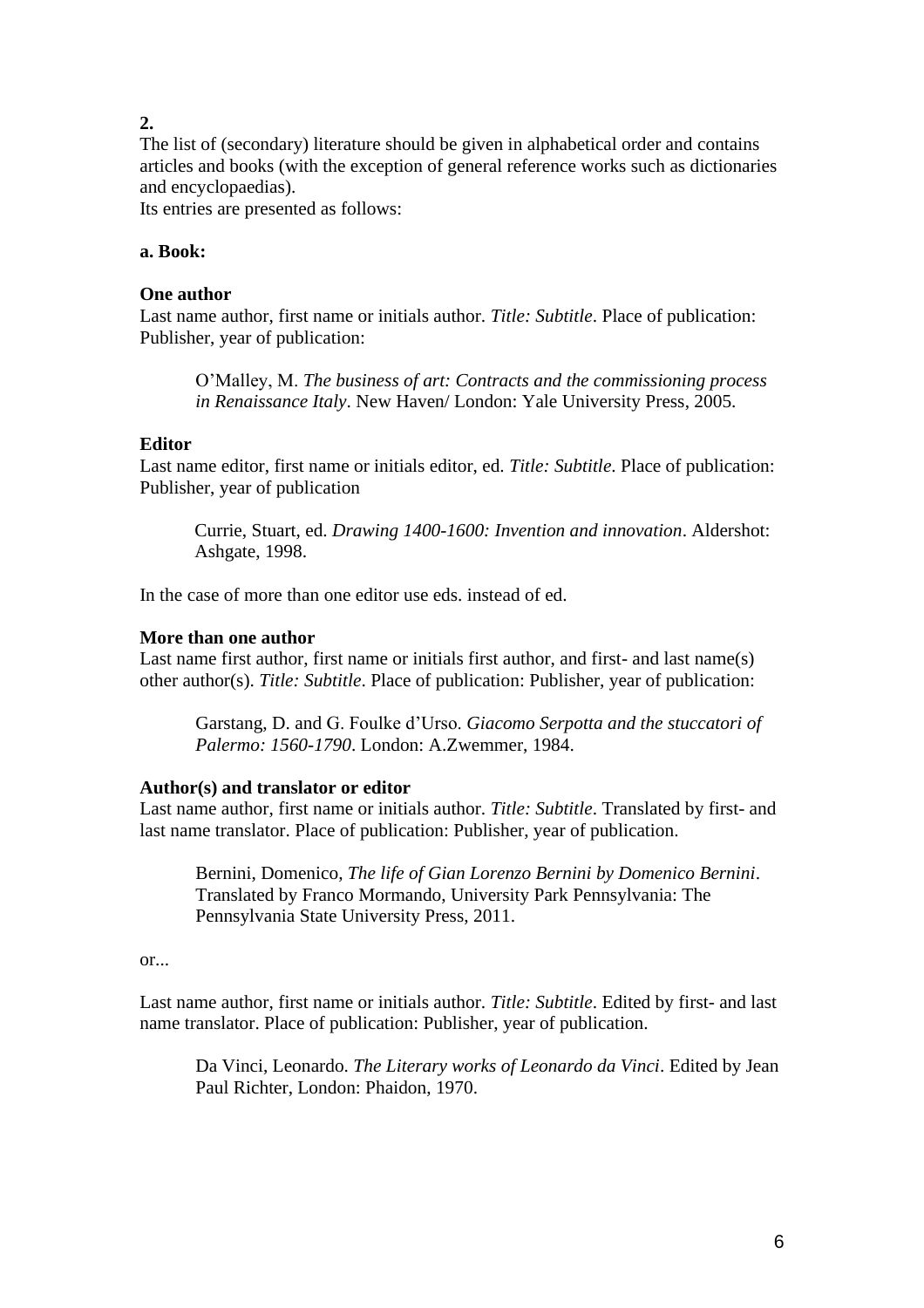#### **b. Chapter in a book/ edited volume**

Last name author, first name or initials author. "Title chapter: Subtitle chapter." In *Title book: Subtitle book*, Edited by first- and last name(s) editor(s), page numbers chapter. Place of publication: Publisher, year of publication.

Eck, C.A. van. "Semper's metaphor of the Living Building: Its origins in 18thcentury French theories and its function in architectural theory." In *Metaphors in architecture and urbanism*, edited by A. Gerber, 133-147. Bielefeld: Transcript, 2013.

#### **c. Journal essay/article:**

Last name author, first name or initials author. "Title article: Subtitle article." *Title Journal* volume number, issue number (year of publication): page numbers article.

Westgeest, H.F. en Hilde van Gelder. "Photography and painting in multimediating pictures." *Visual studies* 24, 2 (2009): 122-131.

#### **4.**

Special cases and exceptions:

**a.** place names

Give place names in English when possible:

Munich instead of München; Milan instead of Mailand or Milano; Geneva instead of Genève etc.

#### **b.** series

In case a monograph is part of a series, its name and number should be noted after the title.

Cohen, S. *Transformations of time and temporality in Medieval and Renaissance art*. Brill's studies in intellectual history 228/6. Leiden/Boston: Brill, 2014.

#### **c.** multi-volume works

In case of a multi-volume work, the bibliographical entry should mention the number of volumes (in abbreviated form: vol.), following the title.

Eisenstein, E.S. *The printing press as an agent of change*, Vol. I. Cambridge/New York: Cambridge University Press, 1980.

As an entry for the entire work (all the volumes):

Eisenstein, E.S. *The printing press as an agent of change*, 2 vols. Cambridge/New York: Cambridge University Press, 1980.

In the annotation (footnote), the specific volume should be indicated.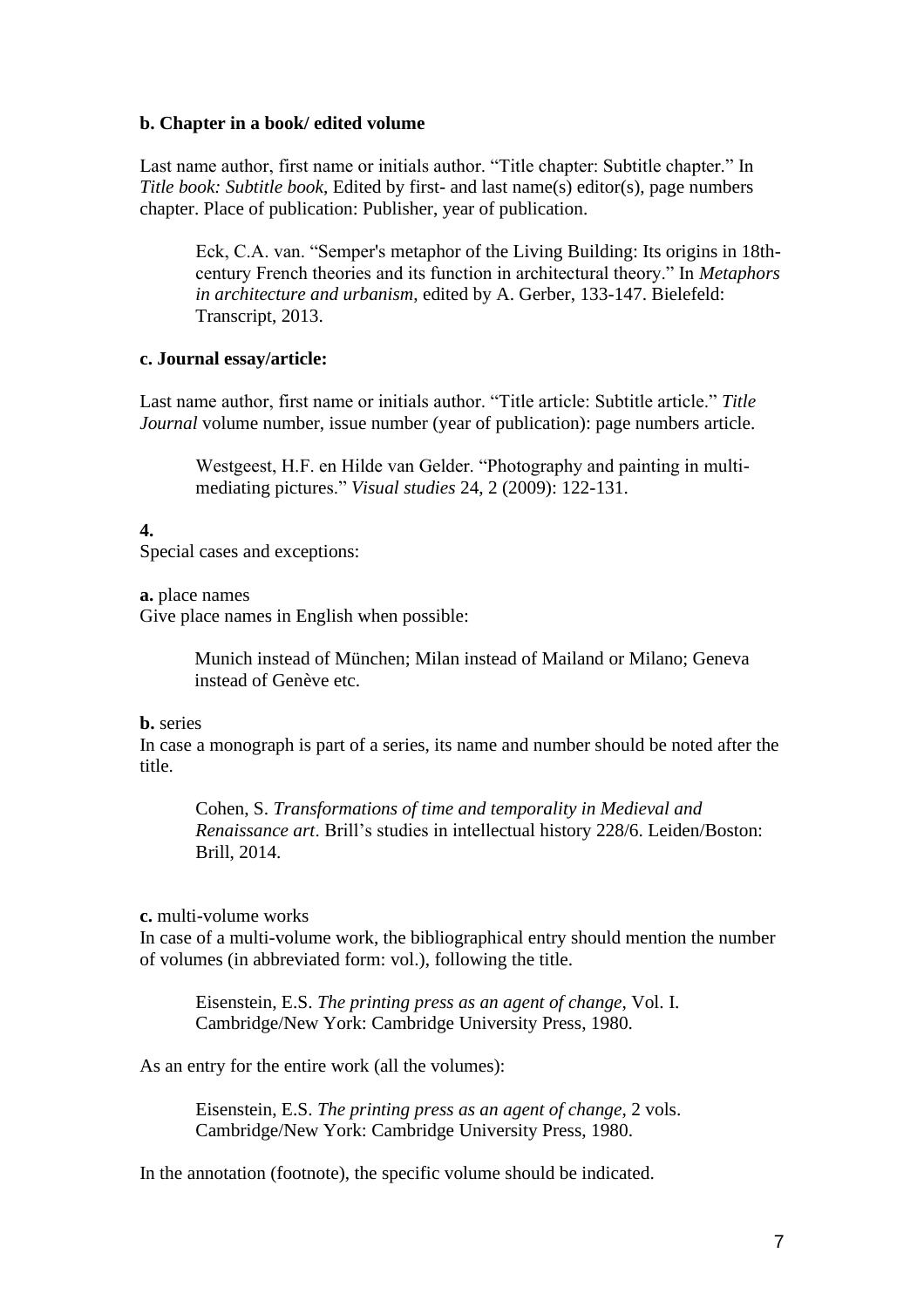Eisenstein 1980, vol. I, p. 213.

#### **d. books/essays without an author**

In case no author name is given, the book/essay will be alphabetically ordered by title, using the letter of its first word - not including articles (a, the)

*Twintig jaar buismeubelen in de Bijenkorf*. The Hague: De Bijenkorf, 1975 entered under T

## **f. capitalization**

Capitals are *not* used for individual title words, except in languages (such as German) where capitalization is obligatory (for nouns).

#### **5.**

Websites are arranged by name. Use as many information about the website as you can find and structure the entry as follows:

Name website. "Title of the consulted page." Title of the subpart of the website (if applicable). Date. Accessed on date. URL or DOI.

> Rijksmuseum. "The dying Cleopatra." Early Netherlandish Paintings online collection. 2016. Accessed on 18 August 2018. <https://www.rijksmuseum.nl/nl/collectie/SK-A-2843/catalogus-entry>

For blogs, comments, social media posts and discussion fora consult the Chicago Manual of Style:

## **V. ILLUSTRATIONS**

Though Chicago offers style guidelines for making bibliographical entries for artworks and objects as a source, Chicago is not sufficient for making captions of illustrations. As art historians we want as many information in a caption as possible. Therefore, for captions and credits of illustrations stick to the following conventions:

## **1.**

Illustrations are not included in the text but in a separate section after the conclusion or in case of appendices after the appendices.

## **2.**

Illustrations should be indicated by a figure number, which can be entered in the body text when referring to the illustration: (Fig. 1.)

## **3.**

Illustrations should be accompanied by a full caption including: First- and last name artist, *Title of the artwork*, date, materials/technique, dimensions\*, (place, institute or collection, inventory number).

\*: For two-dimensional artworks mention height x width in cm. For three-dimensional works mention height x width x depth in cm. Dimensions of smaller works such as prints are given in mm.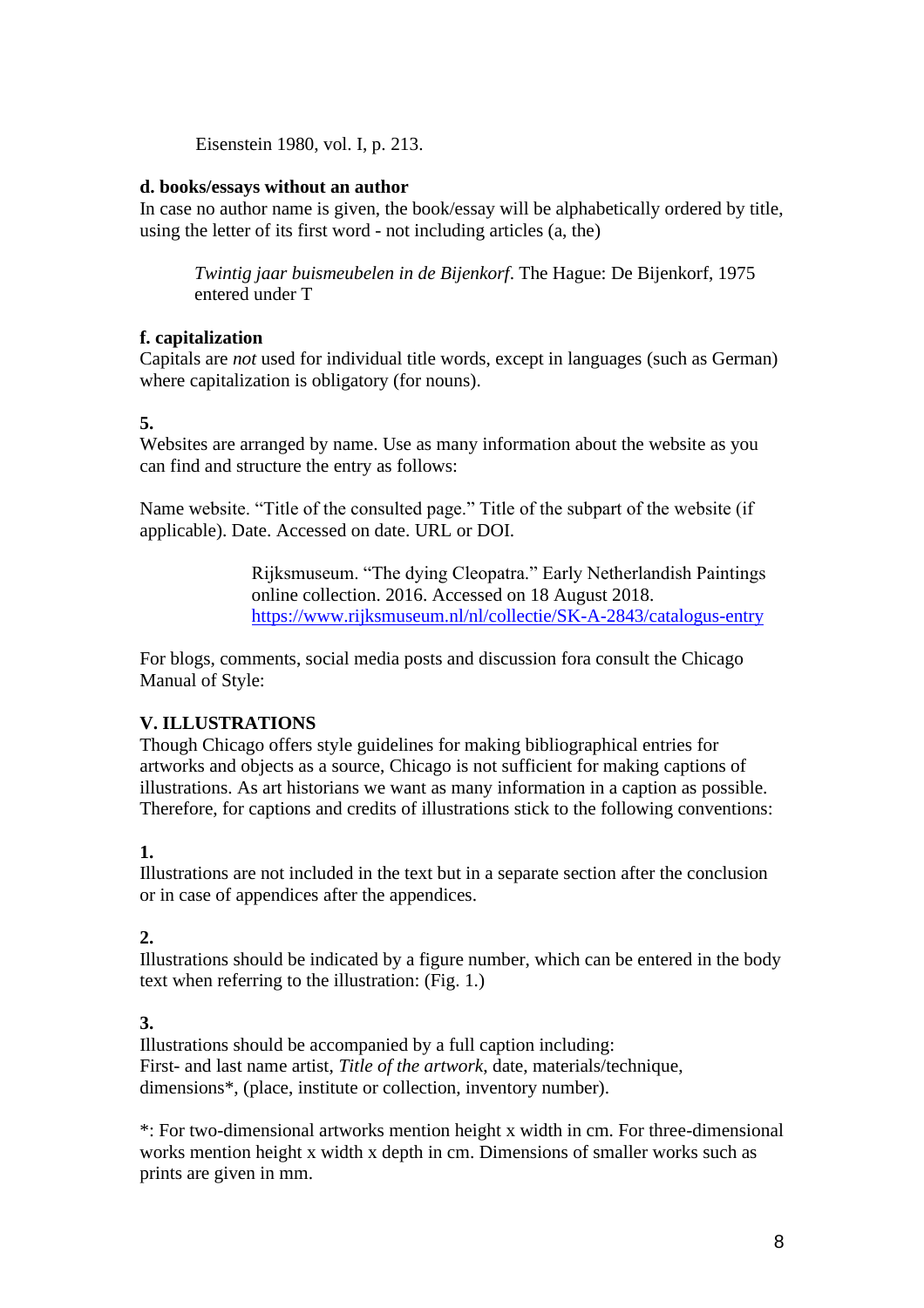Paul Delvaux, *La ville rouge*, 1944, oil on canvas, 110 x 195 cm, (Rotterdam, Museum Boijmans van Beuningen, inv. nr. 2782 (MK))

Henry Moore, *King and Queen*, 1952-1953, bronze, 165 x 150 x 95 cm, (Washington D.C., Hirshorn Museum and Sculpture Garden, Smithsonian Institute, inv. nr. 66.3636).

Wenceslaus Hollar, *De lente*, 1643, etching, 265 x 184 mm, (Amsterdam, Rijksmuseum, inv. nr. RP-P-OB-11.247)

Depending on the nature of the object or artwork illustrated (painting, building, photograph, piece of furniture, performance etc.) other requirements may apply.

Decorative arts:

Name designer/ manufacturer, Description object or *Title*, signature, date, material and technique, dimensions, (place, institute or collection, inventory number)

Adam van Vianen, Jug with lid, A.D.Viana.FE., 1614, gilded silver, 25 x 14 x 9 cm, (Amsterdam, Rijksmuseum, BK-1976-75)

Architecture:

Architect(s), *Name of the building*, Place, Address information such as street name and number, Date. Side of the depicted building and direction of view, Date photo.

H.P. Berlage, *Koopmansbeurs*, Amsterdam, Damrak/ Beursplein, 1897-1903. View on facade and left side wall from southwest, photo ca. 1935.

The full overview of how to make captions can be consulted at: [https://www.acvabakg.com/kopie-van-3-verantwoording.](https://www.acvabakg.com/kopie-van-3-verantwoording) Click in the right menu on 3.8 Illustrations

Of course, there are always exceptions or complicated cases such as installation works or performances. In case of doubt about how to make captions for such works consult your supervisor.

#### **4.**

On a separate page following the illustrations you make a numbered list, corresponding to the illustration numbers, in which you refer to the image sources. If you found an illustration in a book or journal article you can refer to the source in a form similar to a shortened footnote.

Last name author and year of publication, the number of the illustration in the original source.

Fig. 1. Van Miegroet 1989, afb. 176.

In the list use the abbreviation of the original publication, for instance:

Fig. 2. Marrow 2005, Ill. 31.